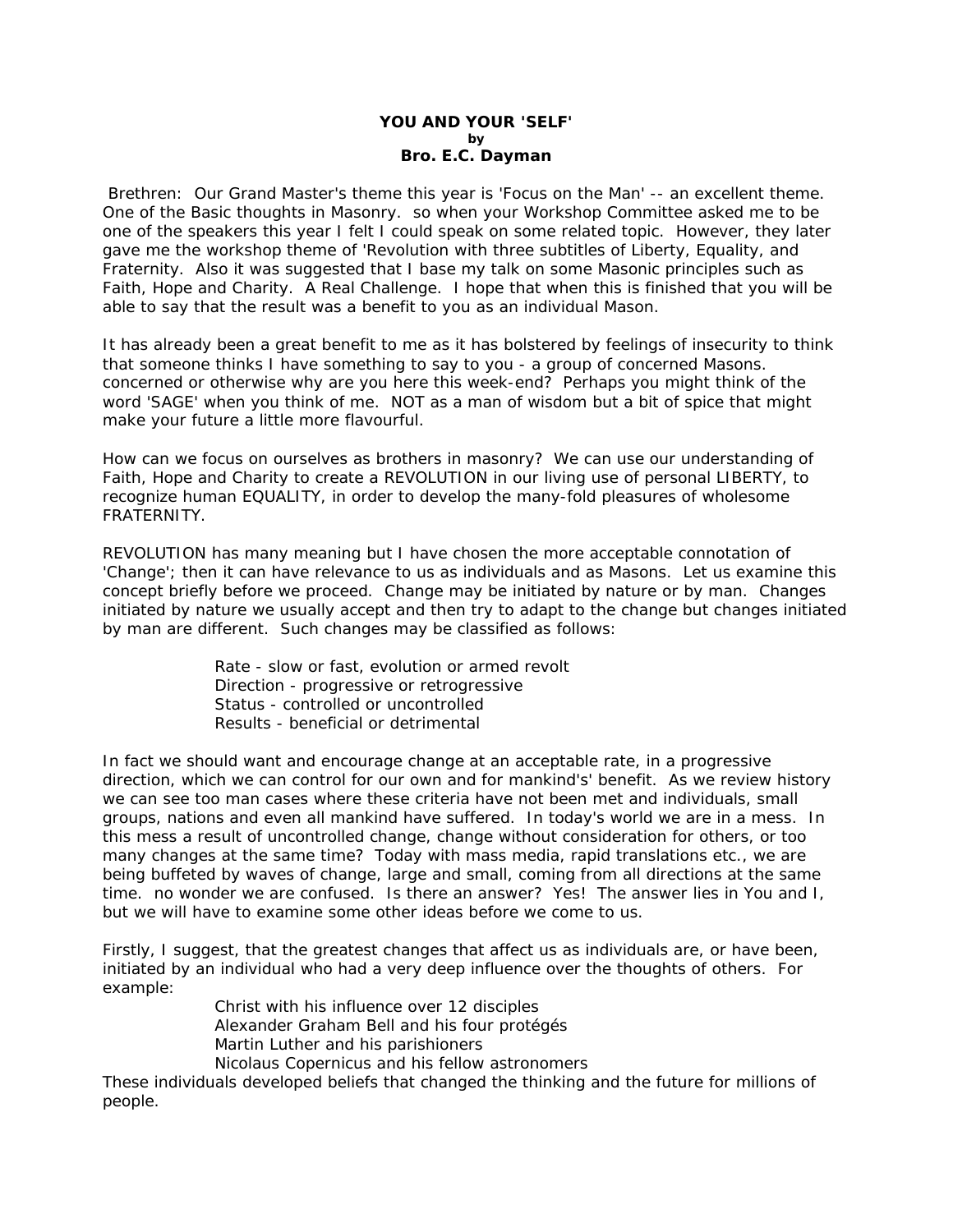Secondly, I suggest, that the majority of mankind are not aware of their great potential. today athletes are breaking records almost at every major competition. We are having humans doing things, such as landing on the moon, which were science fiction of 20 years ago.

And my third suggestion is that those great humanitarians throughout history understood themselves better and utilized their potential more efficiently than most of us do today. Often a realization that a great need existed triggered a demand that they use themselves to a far greater extent in order to meet this need. A good modern day example is Dr. Tom Dooley's effective action in Vietnam's hospitals. In a few short years, even though fighting a losing battle to incurable cancer, he revolutionized medical treatment for millions.

So you can see that I agree with the great German Psychologist and Philosopher, Dr. Carl Gustof Jung. He believes the answer lies in a return to a human philosophy based upon the importance of the individual and away from those based on belief in mass movements for good. We are reaping the results of a Mass Revolution which has created a devastating situation where we are losing our liberty, equality of opportunity, and eventually may lose our right to meet with those of common interests unless they are in a subservient position to state or church. He claims that salvation is in the rebirth of the individual.

## OH, INSIGNIFICANT 'ME' --- WHAT CAN I DO?

Let us listen to what Pete Seeger thinks about people like you and I.

Are we but the product of our environment? Are we in a continuous rut? If you believe so then I can see no hope for you as an individual. If I believed that we were but the product of our environment, I would not be standing here in front of you now. I HAVE FAITH. The Great Architect of the Universe, blessed me and you with a complex and efficient physical structure in which he housed a fantastic computer called a mind. The computer controls the physical structure, but what controls the computer? Not the environment. It has only educated the computer with facts and feelings. Some of you may say that God controls but let us not blame him for the mess we are in. I believe that God gave each one of us the potential of control but some of us have allowed the control to be assumed by the computer or act as mere robots under the control of others. Perhaps we have placed the emphasis on developing our minds and protecting our bodies but allowed our souls to grow up like Topsy. Let us remember one of our first Masonic teachings. --- and on the foundation laid this evening may YOU build a super structure, perfect in its parts, and honourable to (you) the builder'.

Then, if you can have faith in the knowledge that The Great Architect has given us the control over ourselves, you can understand that possibly the great men of the past and present have a better understanding of their own 'SOUL' or 'SELF', and so are able to direct their minds and bodies to their maximum potential. they had a goal, some good and others destructive. Is this proof that God gave us three wonderful parts, the physical home, the mental computer, and the controlling soul, but he did not dictate or restrict our freedom as to their use? God did give us direction which we in masonry are charged to follow in reaching our individual goals.

I believe that each one of us has the potential of self-determination. This belief is the basis of MY HOPE. I hope that each of us tries to discover this potential control and in so doing becomes more aware of each individuals hidden strengths. Development of our own 'Self' or 'Soul' will make each one of us a better human being and more capable of being of benefit to others of our world society.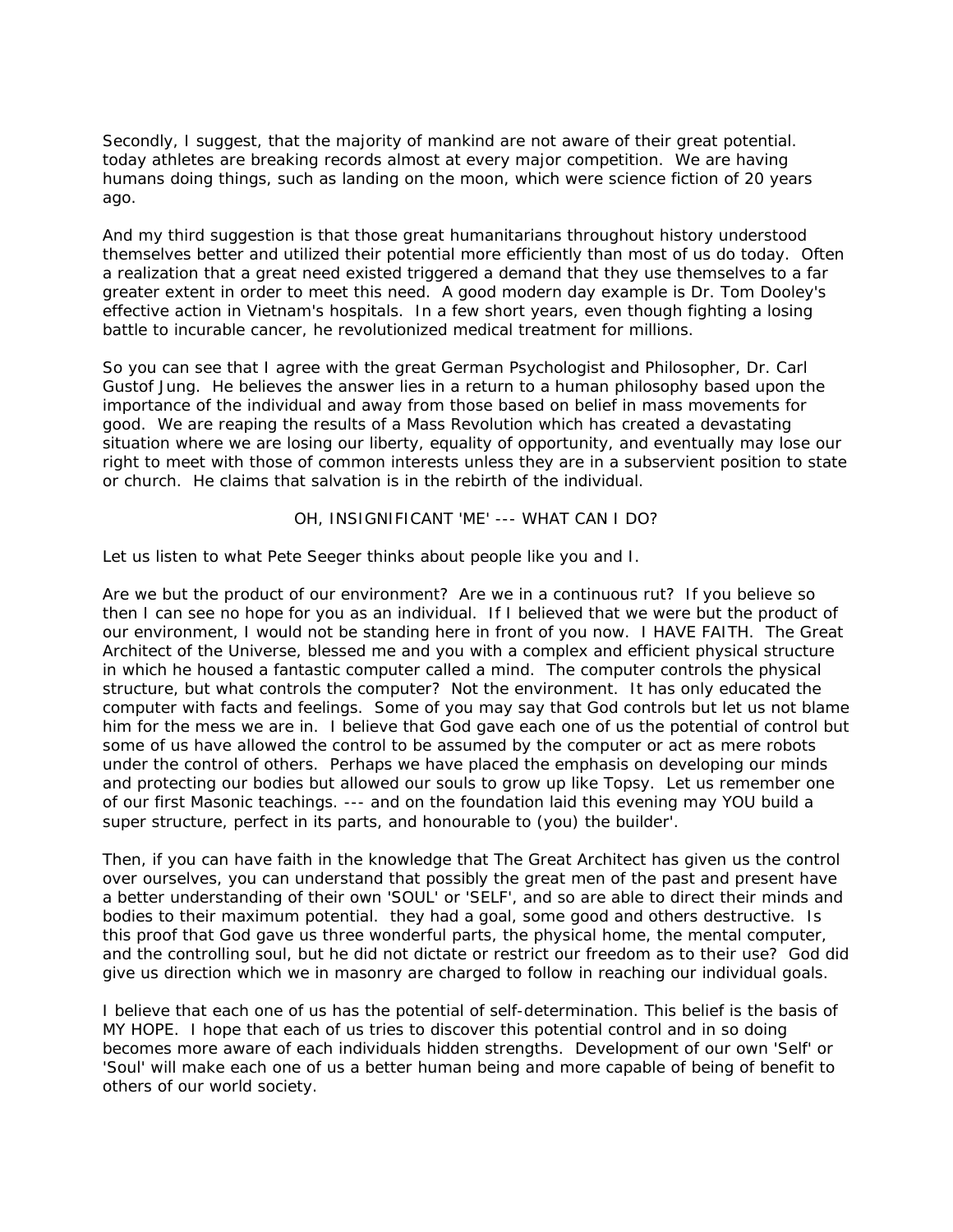This last point is the basis of the need for change in the average individual. change in his relationship with others. MY HOPE is based on a recognized, planned change in You and I. That change will result in a greater awareness of the needs of others, which in turn will develop a greater ability in You and I to be CHARITABLE TO OTHERS. Charity is the result of MY FAITH and MY HOPE.

CHANGE: I cannot give you great experiences or support my beliefs by historical research. I can only base my opinion on my own humble experience. It may be wrong to come to such a deep philosophy on only my own life but really all our life decisions are based on only one person's senses - our own.

I look back on my life and see many years of wasted time, wasted energy and wasted potential. I have done more in the past year than I would have expected myself to do over three times the span, ten years ago. Some things that I have done I would never have attempted to do even three years ago. This talk is one of them. however, do not take this as boasting but as an apology for the many years when I should have been doing so much more than I did. I'm ashamed.

Please examine this analogy to the River of Life. (they are dangerous to use but this one seems appropriate). Each one of us is floating down this River of Life after starting as a small drop of life. Our trickling stream broadens into the wide river of society which moves relentlessly towards the Sea of Tranquillity. As we approach this final resting place our breadth of associations with others narrows down to a few close friends and relatives as we enter the meandering delta of old age.

A number of years ago I realized that I was floating down this river sometimes travelling fast and at other times very slowly. I wondered if I was in control or did those around, my environment, control my actions. Was I a rudderless piece of floating debris, of no use to anyone? Was I in command of my own destiny? Was the frustration that I felt a helpless fight against the overpowering current? Should I give up in apathy and drift along without a purpose and expend my allotted time in this ever changing but monotonous life? I woke up, became aware of myself as a person. You might say that I pulled my 'Self' up on a floating log and looked around. It was beautiful; it was sad; it was frustrating; and it was challenging. The beauty was in the realization that even at my age I could see a purposeful life before me. The sadness was in seeing others I knew that were giving up, or speeding their journey through senseless living, or floating along in apathy as I had been doing. There were also the young of our society who can see no apparent control or purpose as they see their parents and older acquaintances swept along. Frustration, because I did not really understand even my own self at that time. (and I am still working on it) Challenging, because around me were others on floating logs, some in canoes and boats, with and without oars or paddles, and others in power boats. I did not understand at first but the degree of each individuals understanding of their own 'Self' or 'Soul' was what determined the control over their own destiny.

This awareness of the importance of control of myself through my 'Self' resulted from a greater faith in God's gift to me, a human being, with the power of self-determination. This FAITH gave me a freedom which I never had controlled before. Faith in god, an awareness of myself as an important individual, and freedom of choice and decision, these three lead to my liberation from the shackles of the past. FAITH LED TO LIBERTY. STEP ONE.

The first step was the most dramatic. The second step of HOPE was apparent but very elusive. In order to move from a position of being a short-tempered, frustrated, fearful worrier to become a satisfied employee, a wholesome husband, a considerate father, or a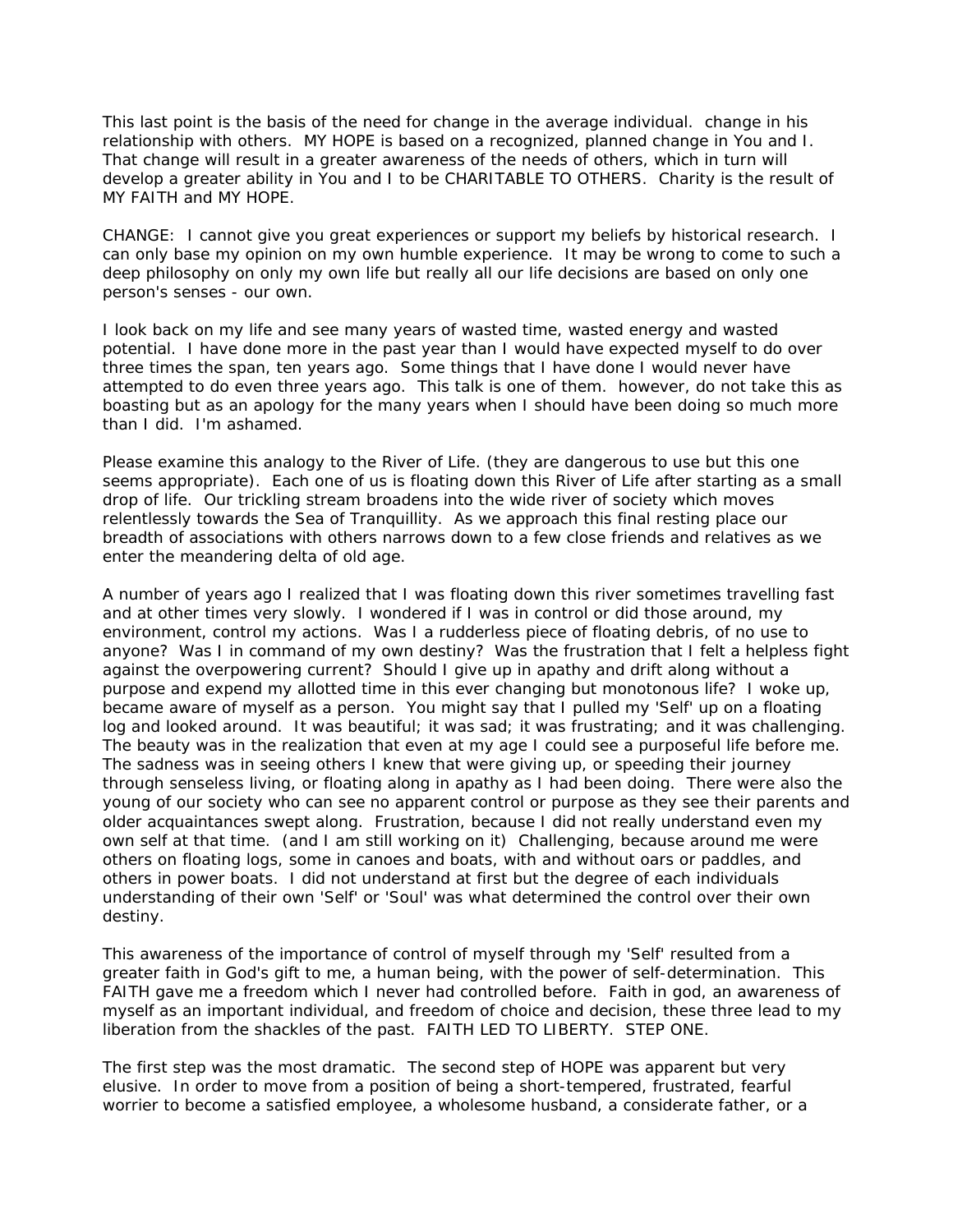welcome friend or relative was going to take some time. At this point I could have made a serious mistake. I could have blamed it on my business surroundings. I did but before making a change I asked for professional assistance and was guided into a vocation which suited my desire to be in a position of helping others. Helping others, but without reason, was a shallow type of Selfishness.

A detailed study followed. I discovered that I had approached this task with reason and very methodical but without understanding. god had given me a body, a mind, but also a Soul; the control. I had left the development of my soul, or my 'Self' as I like to call it, to God but He gave it to me to use and develop. After many years I am now starting to understand MY SELF. This has given me THE HOPE to take the next step.

The hope that I have been able to realize relative to myself has made me realize that if Ed Dayman can change, and continue to change gradually, there is also hop for all the rest of mankind. this hope for all based on this hope and trust in myself, gives me a deep feeling of equality among all mankind. HOPE LED TO EQUALITY. STEP TWO.

I am only at present working on the third step. I trust that the development of Charity to all mankind will lead me to membership in a worldwide Fraternity of Brotherhood. I now truly believe that CHARITY WILL LEAD TO FRATERNITY. STEP THREE.

In my research to date I have discovered five certain signs that one must follow, or should follow, in order to have a deeper understanding of your fellow man. this understanding should place one in a better position to know when it is true charity, not class snobbery or state and institutional welfare.

- 1. AWARENESS; of your actions and their interactions with other human beings. See how they affect others. Are they socially polite? Do they get angry? do they ignore you? Are they patronizing? For example: my wife says that I overcome my feeling of insecurity by giving an impression of knowing it all. this causes other to 'bristle' towards me. You might even be feeling that way now. It is hard to tell standing up here, but I an mow able to tell when I am in a small group. The book 'Self-Actualization vs Manipulation' has been a great help to me.
- 2. ANALYSE; your initial actions with others. Were your actions initiated from personal motives; for the benefit of others; or for the co-operative benefit of all? Once you can determine the true underlying reasons for your actions you can then begin to determine the type of action that you wish to initiate. If it is for a cooperative benefit then the other person will not feel antagonism towards you as you are not manipulating him for your own selfish purposes.
- 3. RELATIONSHIPS: From the second step you should look at your relationships with others from the point of view of how you treat them. do you treat them as things or as human beings. As Jourard says, An 'I -IT' relationship or an 'I - THOU' relationship. Whereas step two is an analysis of the motive behind your actions, this step is an analysis of your feelings towards other humans. If you treat them as non-human entities they will immediately feel antagonism, fear, insecurity and frustration in their interpersonal relationship with you. Also, the other person will immediately react in a negative manner towards you and what you are expressing. Open communication will not result. In fact, the reverse will likely result and you will not reach your objective.
- 4. FEELINGS; are important. tune yourself into those uncomfortable feelings though they be ever so faint. you may have built up an immunity to them and find it difficult to